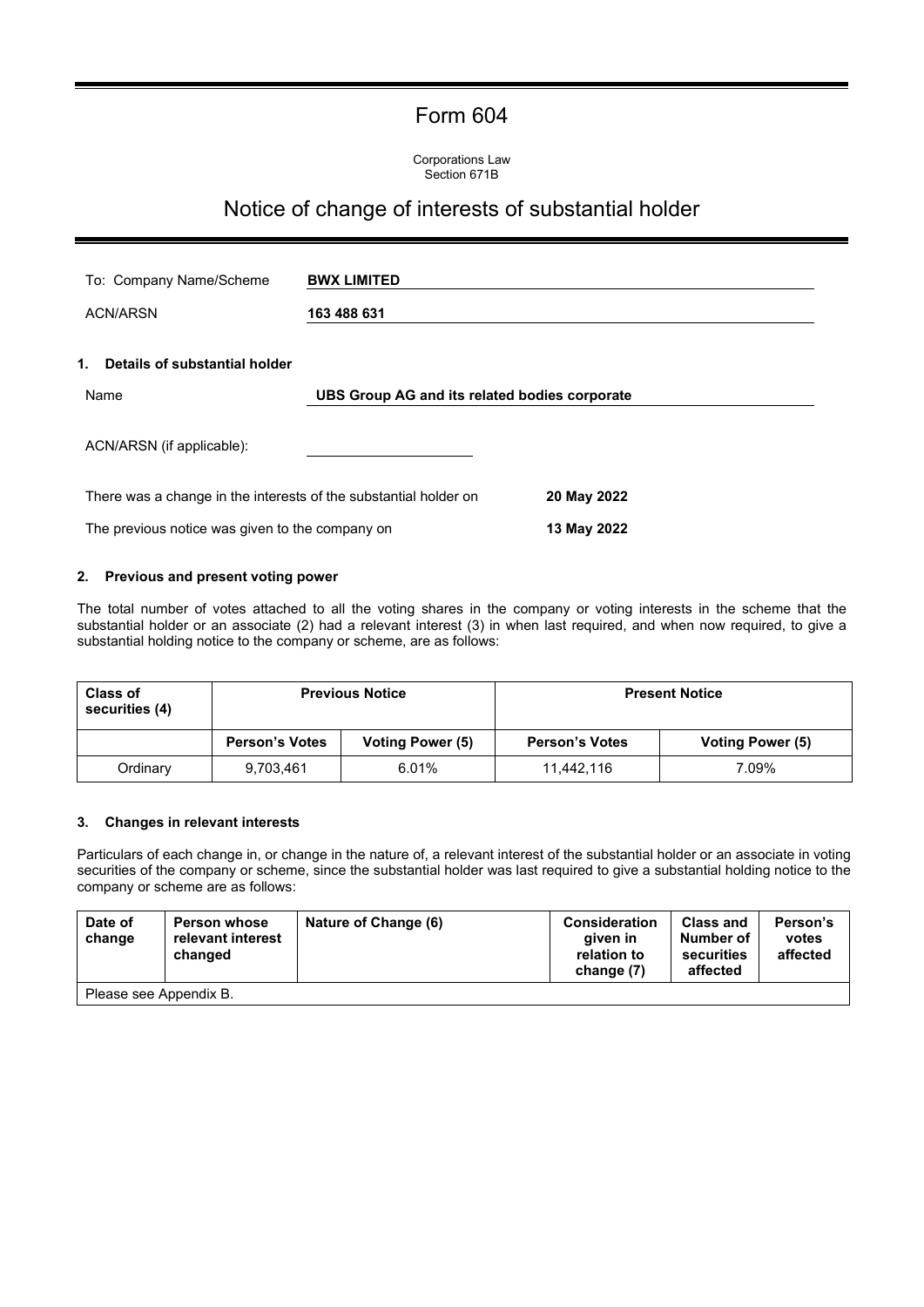#### **4. Present relevant interests**

Particulars of each relevant interest of the substantial holder in voting securities after the change are as follows:

| <b>Holder of relevant</b><br>interest                | <b>Registered</b><br>holder of<br>securities | Person entitled to<br>be registered<br>holder (8)       | Nature of relevant interest<br>(6)                                                                                         | <b>Class and</b><br>number of<br>securities | Person's<br>votes |
|------------------------------------------------------|----------------------------------------------|---------------------------------------------------------|----------------------------------------------------------------------------------------------------------------------------|---------------------------------------------|-------------------|
| <b>UBS AG London</b><br><b>Branch</b>                | Various<br>Custodians                        | <b>UBS AG London</b><br><b>Branch</b>                   | Power to control disposal<br>over shares pursuant to<br>stock borrowing and lending<br>activities                          | 3,630,000<br>Ordinary                       | 3,630,000         |
|                                                      | Various<br>Custodians                        | <b>UBS AG London</b><br><b>Branch</b>                   | <b>Beneficial Owner</b>                                                                                                    | 13,946<br>Ordinary                          | 13,946            |
| <b>UBS Asset</b><br>Management<br>(Australia) Ltd    | Various<br>Custodians                        | <b>UBS Asset</b><br>Management<br>(Australia) Ltd       | Fund Manager with power<br>to exercise control over<br>voting shares                                                       | 673,233<br>Ordinary                         | 673,233           |
| <b>UBS Asset</b><br>Management<br>(Deutschland) GmbH | Various<br>Custodians                        | <b>UBS Asset</b><br>Management<br>(Deutschland)<br>GmbH | Fund Manager with power<br>to exercise control over<br>voting shares                                                       | 45,093<br>Ordinary                          | 45,093            |
| <b>UBS Asset</b><br>Management (UK)<br>Limited       | Various<br>Custodians                        | <b>UBS Asset</b><br>Management (UK)<br>Limited          | Fund Manager with power<br>to exercise control over<br>voting shares                                                       | 41,613<br>Ordinary                          | 41,613            |
| <b>UBS Fund</b><br>Management<br>(Luxembourg) S.A.   | Various<br>Custodians                        | <b>UBS Fund</b><br>Management<br>(Luxembourg) S.A.      | Fund Manager with power<br>to exercise control over<br>voting shares                                                       | 20,806<br>Ordinary                          | 20,806            |
| <b>UBS Fund</b><br>Management<br>(Switzerland) AG    | Various<br>Custodians                        | <b>UBS Fund</b><br>Management<br>(Switzerland) AG       | Fund Manager with power<br>to exercise control over<br>voting shares                                                       | 38,010<br>Ordinary                          | 38,010            |
| <b>UBS AG Australia</b><br><b>Branch</b>             | <b>UBS</b><br>Nominees Pty<br>Ltd            | <b>UBS AG Australia</b><br><b>Branch</b>                | Prime Broker that has<br>exercised its borrowing right<br>in respect of shares<br>pursuant to a Prime Broking<br>Agreement | 2,264,238<br>Ordinary                       | 2,264,238         |
| <b>UBS Securities</b><br>Australia Ltd               | <b>Brispot</b><br>Nominees Pty<br>Ltd        | <b>UBS Securities</b><br>Australia Ltd                  | <b>Beneficial Owner</b>                                                                                                    | 4,715,177<br>Ordinary                       | 4,715,177         |

#### **5. Changes in association**

The persons who have become associates (2) of, ceased to be associates of, or have changed the nature of their association (9) with, the substantial holder in relation to voting interests in the company or scheme are as follows:

| Name and ACN/ ARSN (if applicable) | Nature of association |
|------------------------------------|-----------------------|
| N/A                                | N/A                   |

#### **6. Addresses**

The addresses of persons named in this form are as follows:

| <b>Name</b>                             | <b>Address</b>                                               |
|-----------------------------------------|--------------------------------------------------------------|
| UBS AG London Branch                    | 5 Broadgate, London, United Kingdom                          |
| UBS Asset Management (Australia) Ltd    | Level 16, Chifley Tower, 2 Chifley Square, Sydney, Australia |
| UBS Asset Management (Deutschland) GmbH | Bockenheimer Landstrasse 2-4, Frankfurt am Main, Germany     |
| UBS Asset Management (UK) Limited       | 5 Broadgate, London, United Kingdom                          |
| UBS Fund Management (Luxembourg) S.A.   | 33A avenue J.F. Kennedy, Luxembourg                          |
| UBS Fund Management (Switzerland) AG    | Aeschenplatz 6, Basel, Switzerland                           |
| <b>UBS Securities Australia Ltd</b>     | Level 16, Chifley Tower, 2 Chifley Square, Sydney, Australia |
| <b>Brispot Nominees Pty Ltd</b>         | Level 16, Chifley Tower, 2 Chifley Square, Sydney, Australia |
| <b>UBS AG Australia Branch</b>          | Level 16, Chifley Tower, 2 Chifley Square, Sydney, Australia |
| UBS Nominees Pty Ltd                    | Level 16, Chifley Tower, 2 Chifley Square, Sydney, Australia |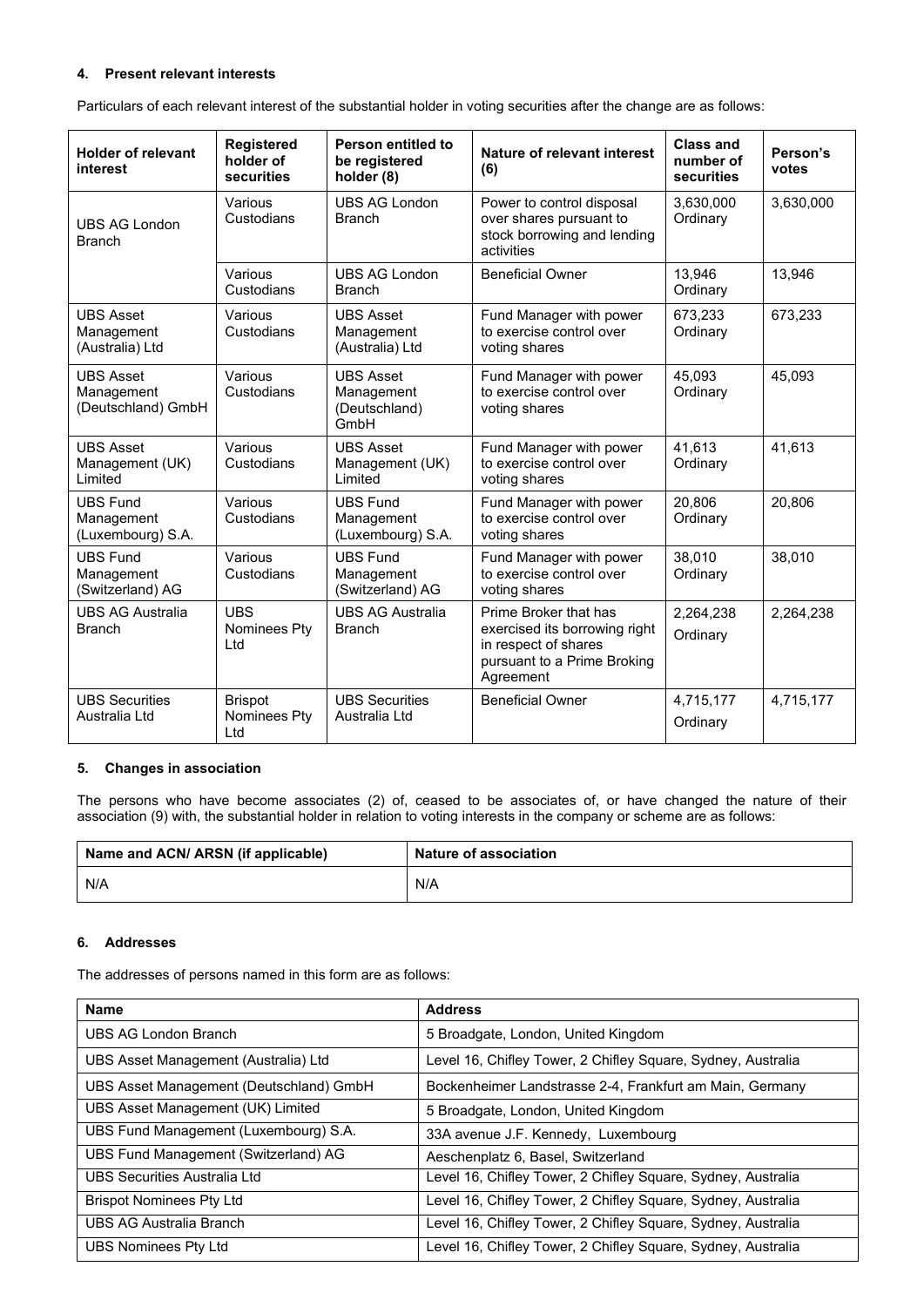#### **SIGNATURE**

| Print Name: | <b>Andrew Costley</b> | Capacity: | Authorised signatory |
|-------------|-----------------------|-----------|----------------------|
| Sign Here:  | $\Lambda$ . Cost      | Date:     | 24 May 2022          |
|             |                       |           |                      |
| Print Name: | <b>Florian Naef</b>   | Capacity: | Authorised signatory |
| Sign Here:  |                       | Date:     | 24 May 2022          |
|             |                       |           |                      |

 $\overline{\phantom{0}}$ 

Contact details for this notice:

Andrew Costley Group Compliance, Regulatory & Governance (T) + 852 3712 3707 ---------------------------------------------------------------

---------------------------------------------------------------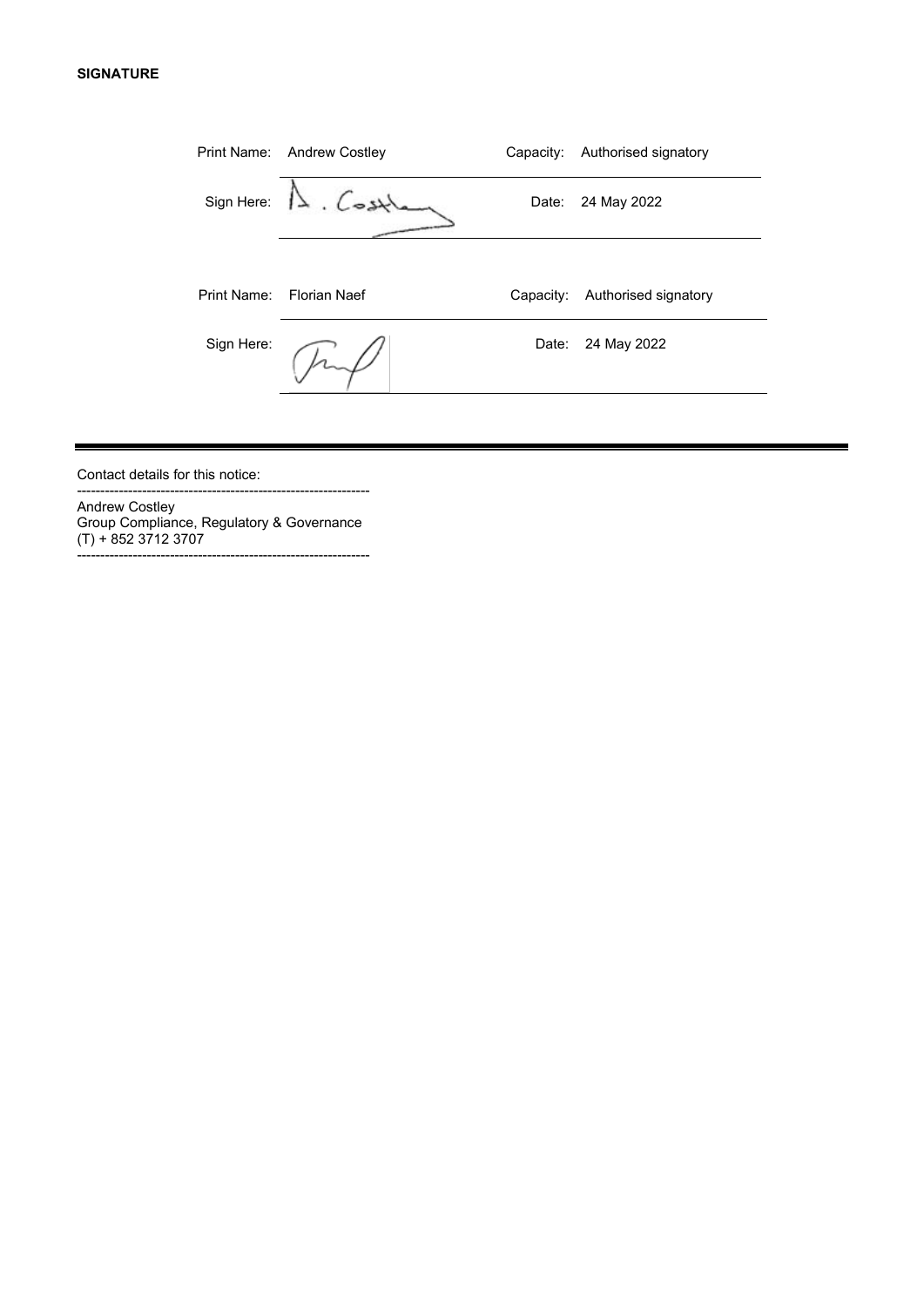### **Appendix A**

| <b>Holder of relevant interest</b>                   | <b>UBS AG, Australia Branch</b>                                                                                                          |
|------------------------------------------------------|------------------------------------------------------------------------------------------------------------------------------------------|
|                                                      |                                                                                                                                          |
| Type of agreement                                    | Prime Brokerage Agreement                                                                                                                |
| <b>Parties to agreement</b>                          | (i) UBS AG, Australia Branch ("UBS AG")                                                                                                  |
|                                                      | (ii) Client (Please refer to Appendix A-1.)                                                                                              |
| <b>Transfer date</b>                                 | Please refer to Appendix A-1.                                                                                                            |
| Holder of voting rights                              | <b>UBS AG</b>                                                                                                                            |
| Are there any restrictions on<br>voting rights?      | Please refer to the details below.                                                                                                       |
| If yes, detail                                       | Since all right and title in the securities passes to the transferee (i.e. UBS AG), the transferee has the                               |
|                                                      | right to vote. However, in certain circumstances, the transferee may seek to arrange for voting rights to                                |
|                                                      | be exercised in accordance with the instructions of the transferor (i.e. Client).                                                        |
| Scheduled return date (if any)                       | None, subject to the terms of the relevant loan.                                                                                         |
| Does the borrower have the right<br>to return early? | Yes.                                                                                                                                     |
| If yes, detail                                       | The borrower (i.e. UBS AG) has the right to return at its discretion.                                                                    |
| Does the lender have the right to<br>recall early?   | Yes.                                                                                                                                     |
| If yes, detail                                       | The lender (i.e. Client) can recall at its request subject to compliance with margin requirements and the<br>terms of the relevant loan. |
| Will the securities be returned on<br>settlement?    | Yes.                                                                                                                                     |
| If yes, detail any exceptions                        | None.                                                                                                                                    |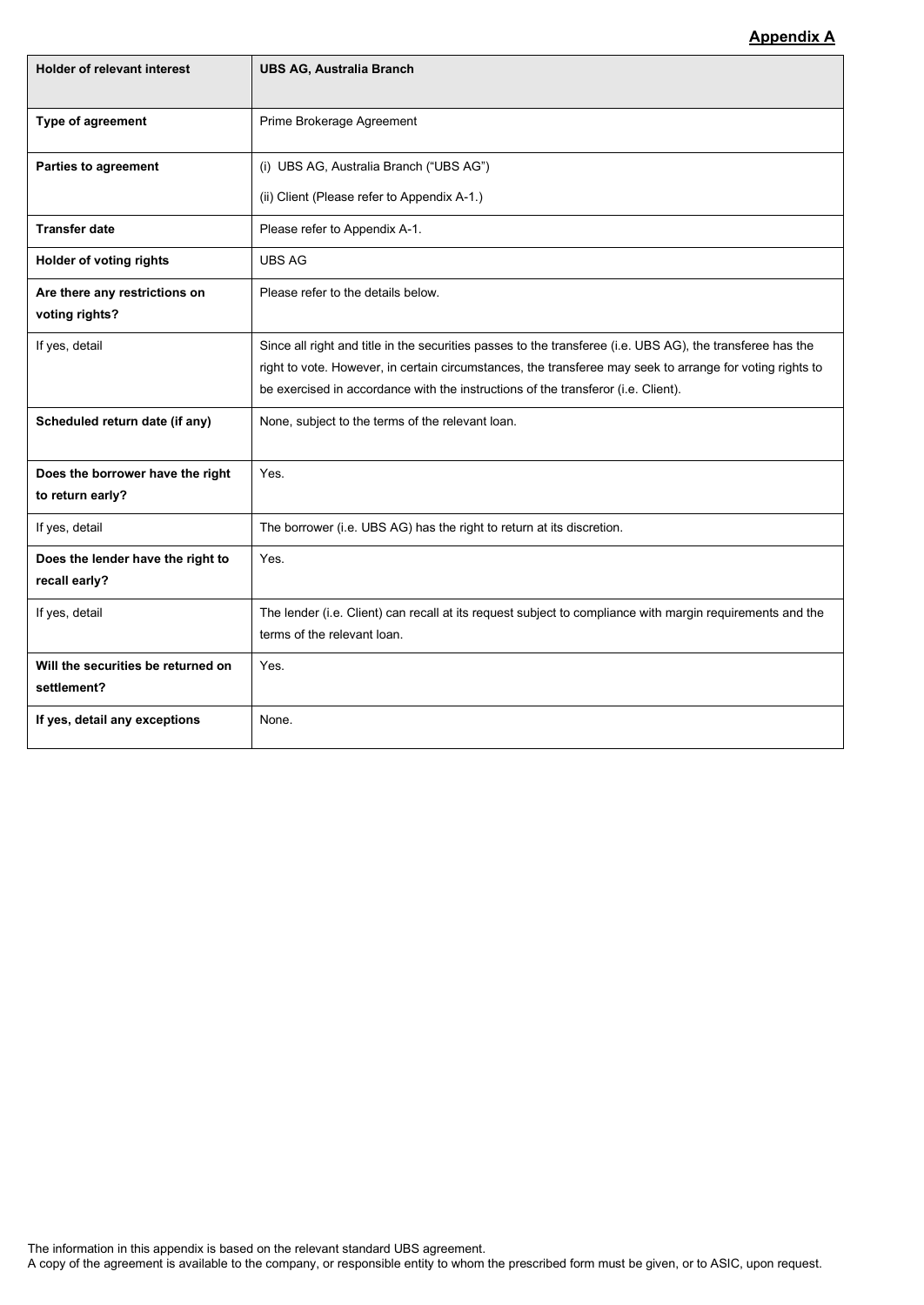#### **Prime Brokerage Agreement - UBS AG, Australia Branch**

| <b>Parties to agreement</b>                                                                |       | <b>Transfer date</b> |  |  |
|--------------------------------------------------------------------------------------------|-------|----------------------|--|--|
| Regal Funds Management Pty Limited as trustee and manager of Tasman Market Neutral<br>Fund | (i)   | 15 February 2022     |  |  |
| Regal Funds Management Pty Limited as trustee for Regal Australian Long Short Geared       | (i)   | 15 February 2022     |  |  |
| <b>Equity Fund</b>                                                                         | (ii)  | 11 March 2022        |  |  |
| Regal Funds Management Pty Limited as Trustee of the Regal Australian Small                | (i)   | 07 February 2022     |  |  |
| <b>Companies Fund</b>                                                                      | (ii)  | 15 February 2022     |  |  |
|                                                                                            | (iii) | 19 May 2022          |  |  |
| Regal Funds Management Pty Limited as trustee for the Regal Tactical Opportunities Fund    | (i)   | 15 February 2022     |  |  |
|                                                                                            | (ii)  | 11 March 2022        |  |  |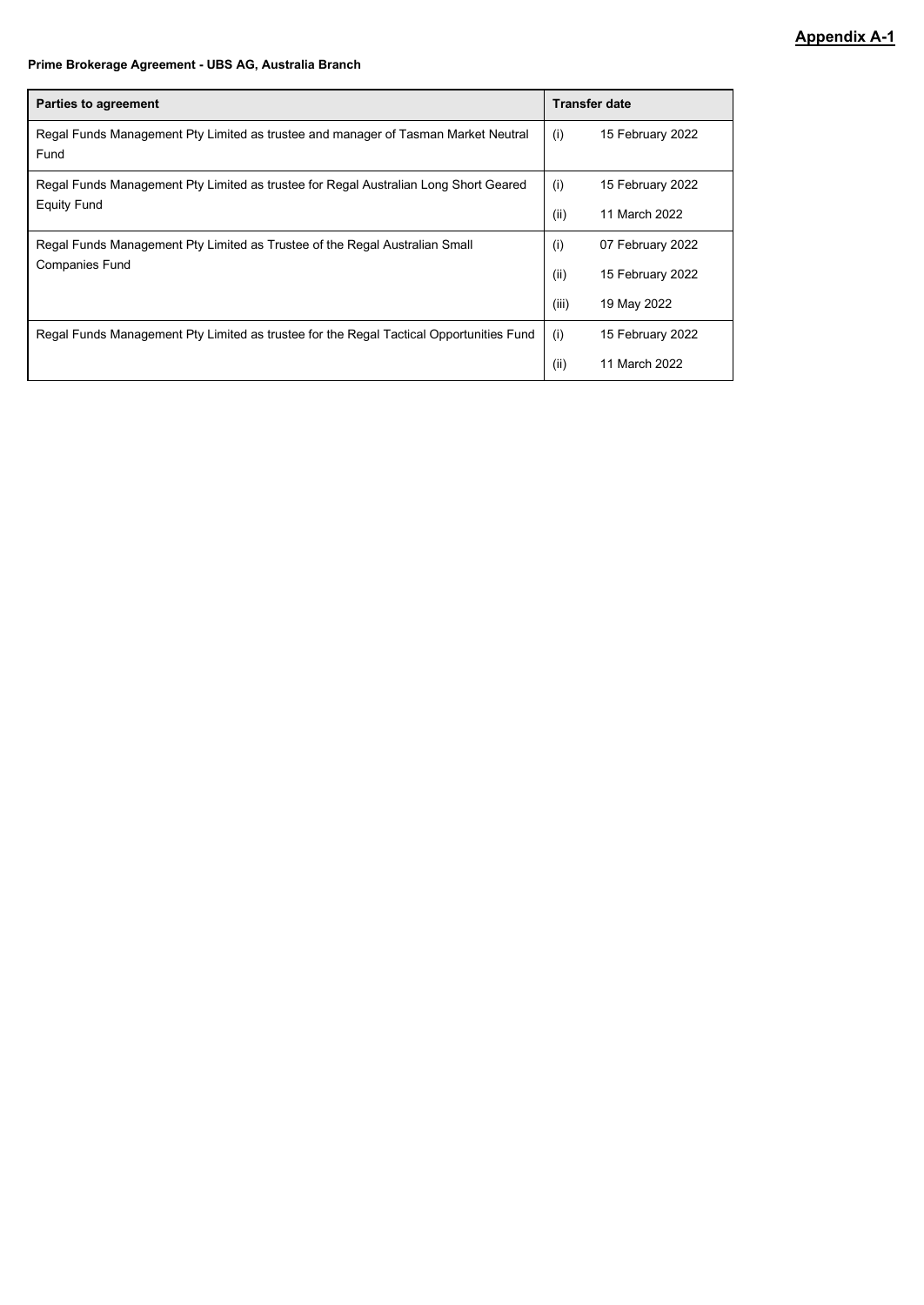|                         |                                                              |                                   |                               |                             | <b>BWX - Appendix B</b>            |
|-------------------------|--------------------------------------------------------------|-----------------------------------|-------------------------------|-----------------------------|------------------------------------|
| Date of                 | Person whose relevant interest changed Nature of Change      |                                   | <b>Consideration given in</b> | <b>Number of securities</b> | <b>Class</b>                       |
| change                  |                                                              |                                   | relation to change            |                             |                                    |
| 12-May-22               | UBS Securities Australia Ltd                                 | <b>BUY</b>                        | 105,152                       |                             | 79,480 Ordinary                    |
| 12-May-22               | UBS Securities Australia Ltd                                 | SELL                              | 189,699                       | (143,637) Ordinary          |                                    |
| 12-May-22               | UBS Securities Australia Ltd                                 | SELL                              | 3,439                         |                             | (2,600) Ordinary                   |
| 12-May-22               | UBS Securities Australia Ltd                                 | <b>BUY</b>                        | 116,250                       |                             | 87,939 Ordinary                    |
| 12-May-22               | UBS Securities Australia Ltd                                 | SELL                              | 48,052                        |                             | (36,668) Ordinary                  |
| 12-May-22               | UBS Securities Australia Ltd                                 | SELL                              | 56,878                        |                             | (42,987) Ordinary                  |
| 12-May-22               | UBS Securities Australia Ltd                                 | <b>BUY</b>                        | 62,862                        |                             | 47,644 Ordinary                    |
| 12-May-22               | UBS Securities Australia Ltd                                 | SELL                              | 171,203                       | (129,363) Ordinary          |                                    |
| 12-May-22               | UBS Securities Australia Ltd                                 | <b>BUY</b>                        | 13,366                        |                             | 10,174 Ordinary                    |
| 12-May-22               | UBS Securities Australia Ltd                                 | SELL                              | 7,887                         |                             | (5,975) Ordinary                   |
| $\overline{12}$ -May-22 | UBS Securities Australia Ltd                                 | SELL                              | 44,655                        |                             | (33,791) Ordinary                  |
| $12-May-22$             | UBS Securities Australia Ltd                                 | <b>BUY</b>                        | 12,314                        |                             | 9,296 Ordinary                     |
| $\overline{12}$ -May-22 | UBS Securities Australia Ltd                                 | SELL                              | 1,129                         |                             | (849) Ordinary                     |
| 12-May-22               | UBS Securities Australia Ltd                                 | SELL                              | 42,312                        |                             | (31,915) Ordinary                  |
| 12-May-22               | UBS Securities Australia Ltd                                 | <b>BUY</b>                        | 32,388                        |                             | 24,576 Ordinary                    |
| 12-May-22               | UBS Securities Australia Ltd                                 | <b>BUY</b>                        | 8,415                         |                             | 6,400 Ordinary                     |
| $12-May-22$             | UBS Securities Australia Ltd                                 | <b>BUY</b>                        | 199,546                       | 150,288 Ordinary            |                                    |
| 12-May-22               | <b>UBS Securities Australia Ltd</b>                          | SELL                              | 186,382                       | (141,111) Ordinary          |                                    |
| 12-May-22               | UBS Securities Australia Ltd                                 | <b>BUY</b>                        | 2,206                         |                             | 1,659 Ordinary                     |
| $12-May-22$             | UBS Securities Australia Ltd                                 | <b>BUY</b>                        | 20,798                        |                             | 15,700 Ordinary                    |
| 12-May-22               | UBS Securities Australia Ltd                                 | SELL                              | 149,332                       | (112,800) Ordinary          |                                    |
| 12-May-22               | UBS Securities Australia Ltd                                 | SELL                              | 18,689                        |                             | (14,255) Ordinary                  |
| $12-May-22$             | UBS AG, Australia Branch                                     | Return of Rehypothecated position | N/A                           |                             | (4,965) Ordinary                   |
| 13-May-22               | <b>UBS Asset Management</b>                                  | Sell                              | 12,481                        |                             | (9,703) Ordinary                   |
| $13-May-22$             | <b>UBS Securities Australia Ltd</b>                          | <b>BUY</b>                        | 138,323                       | 105,706 Ordinary            |                                    |
| 13-May-22               | UBS Securities Australia Ltd                                 | SELL                              | 96,481                        |                             | (73,854) Ordinary                  |
| $13-May-22$             | UBS Securities Australia Ltd                                 | SELL                              | 72,509                        |                             | (55,118) Ordinary                  |
| 13-May-22               | UBS Securities Australia Ltd                                 | <b>BUY</b>                        | 64,372                        |                             | 48,981 Ordinary                    |
| 13-May-22               | UBS Securities Australia Ltd                                 | <b>BUY</b>                        | 37,583                        |                             | 28,392 Ordinary                    |
| 13-May-22               | UBS Securities Australia Ltd                                 | <b>BUY</b>                        | 102,881                       |                             | 78,688 Ordinary                    |
| $13-May-22$             | UBS Securities Australia Ltd                                 | SELL                              | 64,559                        |                             | (49,615) Ordinary                  |
| 13-May-22               | UBS Securities Australia Ltd                                 | SELL                              | 119,037                       |                             | (91,209) Ordinary                  |
| 13-May-22               | UBS Securities Australia Ltd                                 | <b>BUY</b>                        | 160,223                       | 122,494 Ordinary            |                                    |
| 13-May-22               | UBS Securities Australia Ltd                                 | SELL                              | 111,303                       |                             | (85,256) Ordinary                  |
| 13-May-22               | UBS Securities Australia Ltd                                 | <b>BUY</b>                        | 17,102                        |                             | 13,019 Ordinary                    |
| 13-May-22               | UBS Securities Australia Ltd                                 | SELL                              | 143                           |                             | (108) Ordinary                     |
| 13-May-22               | UBS Securities Australia Ltd                                 | <b>BUY</b>                        | 9,722                         |                             | 7,426 Ordinary                     |
| $13-May-22$             | UBS Securities Australia Ltd                                 | SELL                              | 4,386                         |                             | (3,400) Ordinary                   |
| 13-May-22               | UBS Securities Australia Ltd                                 | <b>BUY</b>                        | 66,977                        |                             | 50,748 Ordinary                    |
| 13-May-22               | UBS Securities Australia Ltd                                 | SELL                              | 1,170                         |                             | (890) Ordinary                     |
| 13-May-22               | UBS Securities Australia Ltd                                 | <b>BUY</b>                        | 73,445                        |                             | 56,034 Ordinary                    |
| 13-May-22               | UBS Securities Australia Ltd                                 | SELL                              | 45,473                        |                             | (34,799) Ordinary                  |
| $13-May-22$             | UBS Securities Australia Ltd                                 | <b>BUY</b>                        | 63,399                        |                             | 48,719 Ordinary                    |
| 13-May-22               | UBS Securities Australia Ltd                                 | SELL                              | 1,011                         |                             | (775) Ordinary                     |
| 13-May-22               | UBS Securities Australia Ltd                                 | <b>BUY</b>                        | 388,795                       | 297,976 Ordinary            |                                    |
| 13-May-22               | UBS Securities Australia Ltd                                 | SELL                              | 312,375                       | (239,554) Ordinary          |                                    |
| 13-May-22               |                                                              | SELL                              | 14,665                        |                             |                                    |
| 13-May-22               | UBS Securities Australia Ltd<br>UBS Securities Australia Ltd | SELL                              | 236,242                       | (180,403) Ordinary          | $(11,0/0)$ Ordinary                |
| 13-May-22               | UBS Securities Australia Ltd                                 | <b>BUY</b>                        | 97,790                        |                             | 73,624 Ordinary                    |
| 13-May-22               | UBS Securities Australia Ltd                                 | <b>BUY</b>                        | 101,445                       |                             | 76,376 Ordinary                    |
| 13-May-22               | UBS AG, Australia Branch                                     | Return of Rehypothecated position | <b>N/A</b>                    |                             | (7,569) Ordinary                   |
|                         |                                                              | <b>BUY</b>                        | 196,010                       |                             |                                    |
| 16-May-22<br>16-May-22  | UBS Securities Australia Ltd<br>UBS Securities Australia Ltd | SELL                              | 117,062                       | 143,330 Ordinary            | (86,467) Ordinary                  |
| 16-May-22               | UBS Securities Australia Ltd                                 | SELL                              | 55,428                        |                             | (40,740) Ordinary                  |
| 16-May-22               | UBS Securities Australia Ltd                                 | <b>BUY</b>                        | 19,831                        |                             | 14,467 Ordinary                    |
| 16-May-22               |                                                              | <b>BUY</b>                        | 200,671                       | 147,776 Ordinary            |                                    |
|                         | UBS Securities Australia Ltd<br>UBS Securities Australia Ltd | SELL                              |                               |                             |                                    |
| 16-May-22               |                                                              | <b>BUY</b>                        | 110,065                       |                             | (81,259) Ordinary                  |
| 16-May-22<br>16-May-22  | UBS Securities Australia Ltd                                 |                                   | 35,125                        |                             | 25,649 Ordinary                    |
|                         | UBS Securities Australia Ltd                                 | SELL                              | 3,266                         |                             | $(2,437)$ Ordinary                 |
| 16-May-22<br>16-May-22  | UBS Securities Australia Ltd                                 | SELL<br><b>BUY</b>                | 3,436                         |                             | $(2,542)$ Ordinary                 |
|                         | UBS Securities Australia Ltd                                 | SELL                              | 392<br>5,174                  |                             | 288 Ordinary<br>$(3,841)$ Ordinary |
| 16-May-22               | UBS Securities Australia Ltd                                 |                                   |                               |                             |                                    |
| 16-May-22               | UBS Securities Australia Ltd                                 | <b>BUY</b>                        | 147,422                       | 108,126 Ordinary            |                                    |
| $16-May-22$             | UBS Securities Australia Ltd                                 | SELL                              | 55,794                        |                             | (40,919) Ordinary                  |
| 16-May-22               | UBS Securities Australia Ltd                                 | SELL                              | 17,143                        |                             | (12,566) Ordinary                  |
| 16-May-22               | UBS Securities Australia Ltd                                 | <b>BUY</b>                        | 55,670                        |                             | 40,919 Ordinary                    |
| 16-May-22               | UBS Securities Australia Ltd                                 | <b>BUY</b>                        | 22,523                        |                             | 16,628 Ordinary                    |
| 16-May-22               | UBS Securities Australia Ltd                                 | SELL                              | 1,691                         |                             | (1,219) Ordinary                   |
| 16-May-22               | UBS Securities Australia Ltd                                 | <b>BUY</b>                        | 223,720                       | 164,201 Ordinary            |                                    |
| 16-May-22               | UBS Securities Australia Ltd                                 | SELL                              | 221,577                       | (162,384) Ordinary          |                                    |
| 16-May-22               | UBS Securities Australia Ltd                                 | SELL                              | 164,291                       | (121,890) Ordinary          |                                    |
| 16-May-22               | UBS Securities Australia Ltd                                 | SELL                              | 53,635                        |                             | (39,976) Ordinary                  |
| 17-May-22               | UBS Securities Australia Ltd                                 | <b>BUY</b>                        | 49,749                        |                             | 37,010 Ordinary                    |
| 17-May-22               | UBS Securities Australia Ltd                                 | SELL                              | 36,222                        |                             | (26,916) Ordinary                  |
| 17-May-22               | UBS Securities Australia Ltd                                 | SELL                              | 8,505                         |                             | (6,328) Ordinary                   |
| $17-May-22$             | UBS Securities Australia Ltd                                 | <b>BUY</b>                        | 3,968                         |                             | 2,940 Ordinary                     |
| 17-May-22               | UBS Securities Australia Ltd                                 | <b>BUY</b>                        | 2,409                         |                             | 1,800 Ordinary                     |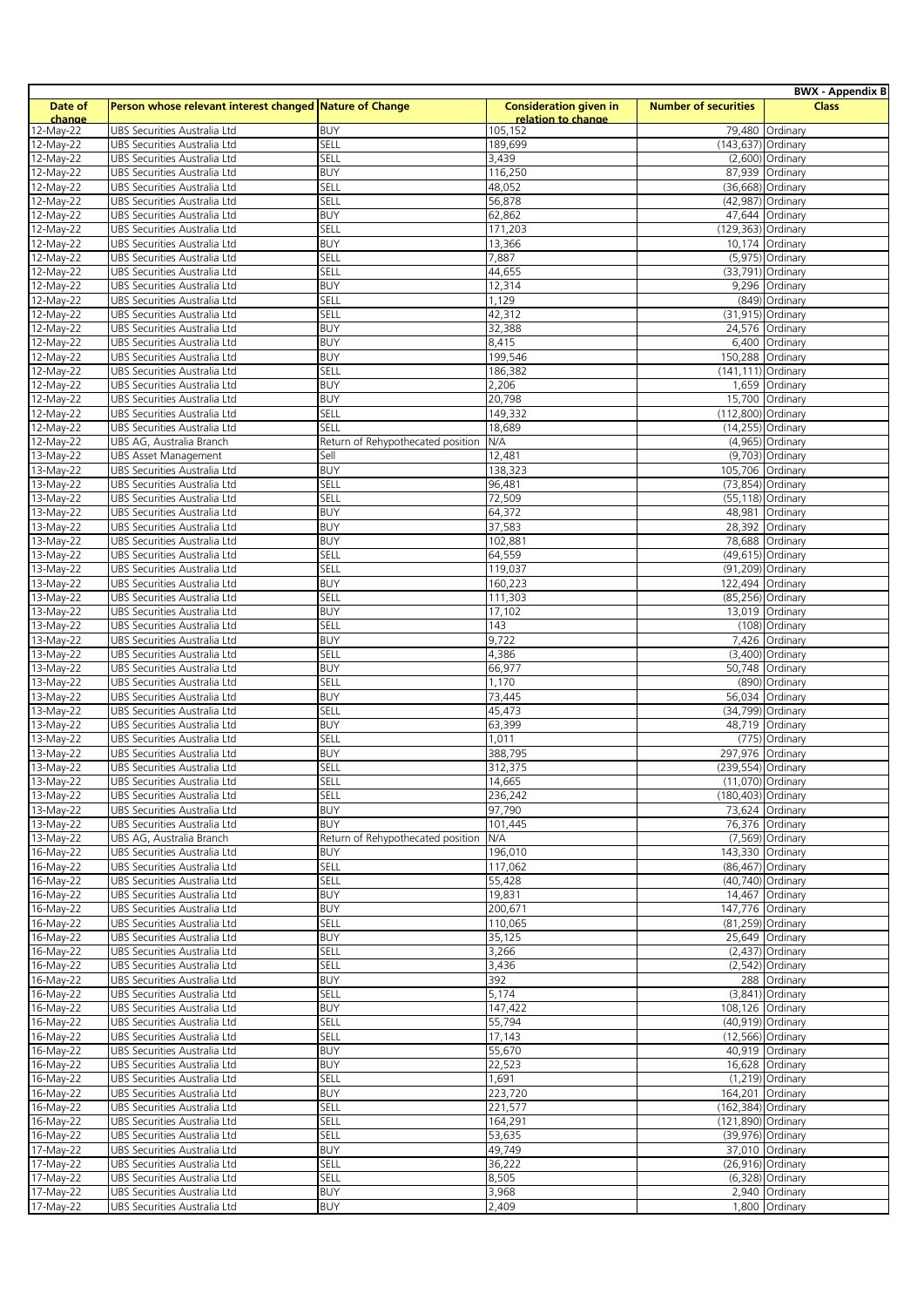| 17-May-22              | UBS Securities Australia Ltd                                         | <b>BUY</b>              | 65,494           | 48,678 Ordinary                     |
|------------------------|----------------------------------------------------------------------|-------------------------|------------------|-------------------------------------|
| 17-May-22              | UBS Securities Australia Ltd                                         | SELL                    | 29,792           | (22,022) Ordinary                   |
| 17-May-22              | UBS Securities Australia Ltd                                         | <b>BUY</b>              | 21,663           | 16,059 Ordinary                     |
| 17-May-22              |                                                                      | SELL                    | 377              |                                     |
|                        | UBS Securities Australia Ltd                                         |                         |                  | (280) Ordinary                      |
| 17-May-22              | UBS Securities Australia Ltd                                         | <b>BUY</b>              | 3,833            | 2,854 Ordinary                      |
| 17-May-22              | UBS Securities Australia Ltd                                         | SELL                    | 4,842            | (3,600) Ordinary                    |
| 17-May-22              | UBS Securities Australia Ltd                                         | <b>BUY</b>              | 20,541           | 15,304 Ordinary                     |
| 17-May-22              | UBS Securities Australia Ltd                                         | SELL                    | 20,601           | (15,304) Ordinary                   |
| 17-May-22              | UBS Securities Australia Ltd                                         | <b>BUY</b>              | 7,521            | 5,601 Ordinary                      |
| 17-May-22              | UBS Securities Australia Ltd                                         | <b>BUY</b>              | 113,975          | 84,524 Ordinary                     |
| 17-May-22              | UBS Securities Australia Ltd                                         | SELL                    | 101,237          | (75,435) Ordinary                   |
| 17-May-22              | UBS Securities Australia Ltd                                         | SELL                    | 120,654          | (89,713) Ordinary                   |
| 18-May-22              | UBS Securities Australia Ltd                                         | <b>BUY</b>              | 68,538           | 49,946 Ordinary                     |
| 18-May-22              | UBS Securities Australia Ltd                                         | SELL                    | 52,601           | (38,438) Ordinary                   |
| 18-May-22              | UBS Securities Australia Ltd                                         | SELL                    | 67,308           | (49,136) Ordinary                   |
| 18-May-22              | UBS Securities Australia Ltd                                         | SELL                    | 1,377            | (1,009) Ordinary                    |
| 18-May-22              | UBS Securities Australia Ltd                                         | <b>BUY</b>              | 6,012            | 4,397 Ordinary                      |
| 18-May-22              | UBS Securities Australia Ltd                                         | <b>BUY</b>              | 50,925           | 37,136 Ordinary                     |
| 18-May-22              | UBS Securities Australia Ltd                                         | SELL                    | 34,707           | (25,530) Ordinary                   |
| 18-May-22              | UBS Securities Australia Ltd                                         | SELL                    | 14,885           | (10,864) Ordinary                   |
| 18-May-22              | UBS Securities Australia Ltd                                         | <b>BUY</b>              | 7,816            | 5,664 Ordinary                      |
|                        |                                                                      |                         |                  |                                     |
| 18-May-22              | UBS Securities Australia Ltd                                         | <b>BUY</b>              | 30               | 22 Ordinary                         |
| 18-May-22              | UBS Securities Australia Ltd                                         | <b>BUY</b>              | 21,567           | 15,751 Ordinary                     |
| 18-May-22              | UBS Securities Australia Ltd                                         | <b>BUY</b>              | 5,362            | 3,900 Ordinary                      |
| 18-May-22              | UBS Securities Australia Ltd                                         | <b>BUY</b>              | 65,459           | 47,761 Ordinary                     |
| 18-May-22              | UBS Securities Australia Ltd                                         | SELL                    | 10,841           | (7,992) Ordinary                    |
| 18-May-22              | UBS Securities Australia Ltd                                         | SELL                    | 385              | (281) Ordinary                      |
| 18-May-22              | UBS Securities Australia Ltd                                         | <b>BUY</b>              | 30,402           | 22,259 Ordinary                     |
| 18-May-22              | UBS Securities Australia Ltd                                         | SELL                    | 1,187            | (863) Ordinary                      |
| 18-May-22              | UBS Securities Australia Ltd                                         | SELL                    | 29,329           | (21,396) Ordinary                   |
| 18-May-22              | UBS Securities Australia Ltd                                         | <b>BUY</b>              | 37,482           | 27,414 Ordinary                     |
| 18-May-22              | UBS Securities Australia Ltd                                         | SELL                    | 8,358            | (6,106) Ordinary                    |
| 18-May-22              | UBS Securities Australia Ltd                                         | <b>BUY</b>              | 105,102          | 76,663 Ordinary                     |
| 18-May-22              | UBS Securities Australia Ltd                                         | SELL                    | 76,430           | (55,884) Ordinary                   |
| 18-May-22              | UBS Securities Australia Ltd                                         | SELL                    | 124,953          | (91,136) Ordinary                   |
| 18-May-22              | UBS Securities Australia Ltd                                         | SELL                    | 4,210            | (3,071) Ordinary                    |
| 19-May-22              | UBS Asset Management                                                 | Transfer-In             | N/A              | 9,766 Ordinary                      |
| 19-May-22              | UBS Securities Australia Ltd                                         | <b>BUY</b>              | 75,658           | 56,394 Ordinary                     |
| 19-May-22              | UBS Securities Australia Ltd                                         | SELL                    | 41,557           | (30,995) Ordinary                   |
| 19-May-22              | UBS Securities Australia Ltd                                         | SELL                    | 2,427            | (1,779) Ordinary                    |
| 19-May-22              | UBS Securities Australia Ltd                                         | <b>BUY</b>              | 8,120            | 6,039 Ordinary                      |
| 19-May-22              | UBS Securities Australia Ltd                                         | <b>BUY</b>              | 28,359           | 21,206 Ordinary                     |
| 19-May-22              | UBS Securities Australia Ltd                                         | SELL                    | 40,732           | $(30,573)$ Ordinary                 |
| 19-May-22              | UBS Securities Australia Ltd                                         | SELL                    | 27,792           | (20,638) Ordinary                   |
| 19-May-22              | UBS Securities Australia Ltd                                         | <b>BUY</b>              | 1,053            | 789 Ordinary                        |
| 19-May-22              | UBS Securities Australia Ltd                                         | <b>BUY</b>              | 11,329           | 8,448 Ordinary                      |
| 19-May-22              | UBS Securities Australia Ltd                                         | SELL                    | 15,169           | (11,361) Ordinary                   |
| 19-May-22              | UBS Securities Australia Ltd                                         | <b>BUY</b>              | 3,233            | 2,377 Ordinary                      |
| 19-May-22              |                                                                      | SELL                    | 11,259           |                                     |
|                        | UBS Securities Australia Ltd                                         |                         |                  | (8,324) Ordinary                    |
| 19-May-22              | UBS Securities Australia Ltd                                         | <b>BUY</b>              | 1,926            | 1,415 Ordinary                      |
| 19-May-22              | UBS Securities Australia Ltd                                         | <b>BUY</b>              | 38,708           | 28,697 Ordinary                     |
| 19-May-22              | UBS Securities Australia Ltd                                         | SELL                    | 30,547           | (22,771) Ordinary                   |
| 19-May-22              | UBS Securities Australia Ltd                                         | <b>BUY</b>              | 56,093           | 41,800 Ordinary                     |
| 19-May-22              | UBS Securities Australia Ltd                                         | <b>BUY</b>              | 68,338           | 51,144 Ordinary                     |
| 19-May-22              | UBS Securities Australia Ltd                                         | SELL                    | 108,985          | (81,372) Ordinary                   |
| 19-May-22              | UBS Securities Australia Ltd                                         | SELL                    | 19,084           | (14,197) Ordinary                   |
| 19-May-22              | UBS Securities Australia Ltd                                         | <b>BUY</b>              | 107,278          | 80,358 Ordinary                     |
| 19-May-22              | UBS Securities Australia Ltd                                         | <b>BUY</b>              | 1,106,162        | 828,586 Ordinary                    |
| 19-May-22              | UBS Securities Australia Ltd                                         | <b>BUY</b>              | 287,562          | 215,402 Ordinary                    |
| 19-May-22              | UBS AG, Australia Branch                                             | Rehypothecated position | N/A              | 700,000 Ordinary                    |
| 20-May-22              | UBS Securities Australia Ltd                                         | <b>BUY</b>              | 88,332           | 64,627<br>Ordinary                  |
| 20-May-22              | UBS Securities Australia Ltd                                         | SELL                    | 21,901           | (15,935) Ordinary                   |
| 20-May-22              | UBS Securities Australia Ltd                                         | SELL                    | 468              | (337) Ordinary                      |
| 20-May-22              | UBS Securities Australia Ltd                                         | <b>BUY</b>              | 57,098           | 41,747 Ordinary                     |
| 20-May-22              | UBS Securities Australia Ltd                                         | SELL                    | 114,623          | (83,414) Ordinary                   |
| 20-May-22              | UBS Securities Australia Ltd                                         | SELL                    | 5,748            | (4,202) Ordinary                    |
| 20-May-22              | UBS Securities Australia Ltd                                         | <b>BUY</b>              | 10,774           | 7,878 Ordinary                      |
| 20-May-22              | UBS Securities Australia Ltd                                         | <b>BUY</b>              | 14,951           | 10,956 Ordinary                     |
| 20-May-22              | UBS Securities Australia Ltd                                         | SELL                    | 30,219           | (22,032) Ordinary                   |
| 20-May-22              | UBS Securities Australia Ltd                                         | SELL                    | 8,133            | (5,955) Ordinary                    |
| $20 - May-22$          | UBS Securities Australia Ltd                                         | <b>BUY</b>              | 66               | 49 Ordinary                         |
| 20-May-22              | UBS Securities Australia Ltd                                         | <b>BUY</b>              | 17,537           | 12,810 Ordinary                     |
| 20-May-22              | UBS Securities Australia Ltd                                         | SELL                    | 7,109            | $(5,242)$ Ordinary                  |
| 20-May-22              | UBS Securities Australia Ltd                                         | SELL                    | 16,949           | (12,344) Ordinary                   |
| 20-May-22              | UBS Securities Australia Ltd                                         | <b>BUY</b>              | 40,303           | 29,500 Ordinary                     |
| 20-May-22              | UBS Securities Australia Ltd                                         | <b>BUY</b>              | 113,426          | 82,954 Ordinary                     |
| $20-May-22$            |                                                                      |                         |                  |                                     |
|                        |                                                                      |                         |                  |                                     |
|                        | UBS Securities Australia Ltd                                         | SELL                    | 89,887           | (65,493) Ordinary                   |
| 20-May-22              | UBS Securities Australia Ltd                                         | SELL                    | 2,243            | $(1,662)$ Ordinary                  |
| 20-May-22<br>20-May-22 | UBS Securities Australia Ltd<br>UBS Fund Management (Switzerland) AG | <b>BUY</b><br>Sell      | 10,981<br>59,326 | 8,044 Ordinary<br>(43,310) Ordinary |